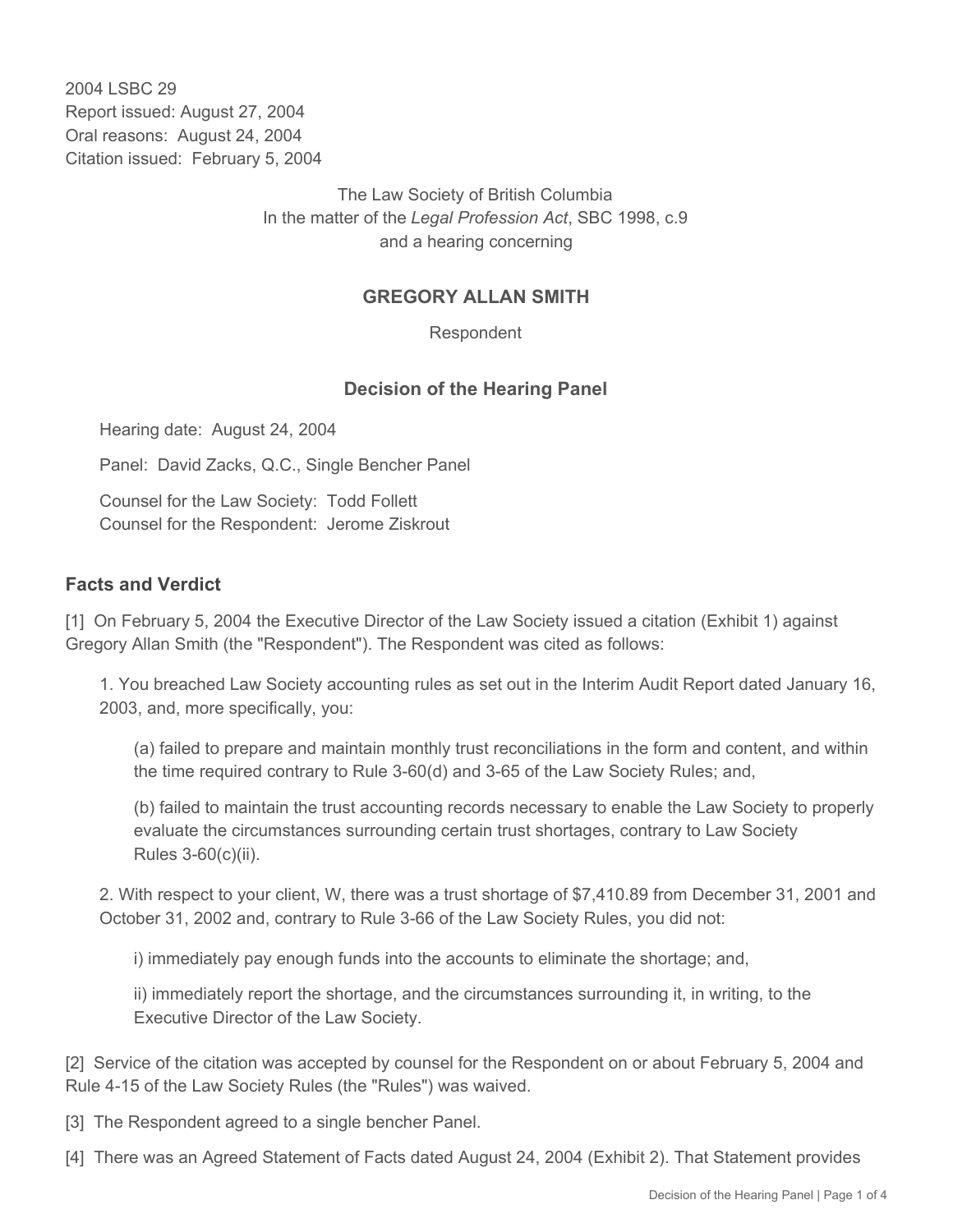1. Gregory Allan Smith was called to the Bar of British Columbia on February 12, 1985.

2. From the time of his call Mr. Smith initially practiced as an associate with [a law firm], and then with [a law firm] initially as an associate and then as a partner. In February 1996 Mr. Smith practiced through Greg Smith Law Corporation initially with an associate working with him and currently with a partner, D.W.

 3. On April 2, 2002, the Law Society received Mr. Smith's Form 47 for the period ending December 31, 2001 [Attachment #1]. The Form 47 contained 12 exceptions, including the following:

"A. During the year the law firm prepared bank reconciliations in an electronic form that could not be readily transferred to printed form after subsequent postings to the ledger had been made nor could it be determined the date of which the bank reconciliations were prepared. The client has been advised that they must prepare a monthly trust bank account reconciliation within 30 days of the month-end and retain a copy of the printed reconciliation on file.

. . .

D. A client pooled trust account was in overdraft in the amount of \$7,410.89 from 20 August 2001 to the present as a result of a disbursement having been made in excess of the balance of the funds in the account. The law firm has been advised to correct this error."

4. An audit of the books, records and accounts of Greg Smith Law Corporation was ordered under Rule 4-43 of the Law Society Rules on October 16, 2002. The Audit was performed by Jackie Davies of KPMG Forensic Inc. ("KPMG"). A copy of the Audit Order is attached to this Agreed Statement of Facts [Attachment #2].

5. It is agreed that Jackie Davies has the qualifications required to be permitted to give opinion evidence before a Law Society Hearing Panel regarding compliance with Part 3, Division 7 of the Law Society Rules, which govern Accounting.

6. Following the audit by KPMG, an Interim Audit Report (the "Interim Report") dated January 16, 2003 was presented to the Law Society. A copy of the narrative portion of the Interim Report is Attachment #3. Pages 6 to 10 of the Audit Report contain a summary of the findings of the audit.

7. An Addendum to the Interim Report (the "Addendum") [Attachment #4] was received by the Law Society on February 20, 2003.

8. By letter dated March 13, 2003 [Attachment #5], Mr. Smith was provided with copies of the Interim Report and Addendum. Mr. Smith was requested to explain the deficiencies revealed in the Interim Report and Addendum.

9. Mr. Smith responded by letter dated June 26, 2003 (the "Smith letter") [Attachment #6]. The Executive Summary of this letter contains the following paragraph:

"My administrative and accounting deficiencies led to numerous errors respecting the trust accounting. Although the extent of the problem is serious, I did not gain any financial advantage and no clients were harmed by my failures."

10. In paragraph 2.2 of the Smith letter, commencing on page 2, Mr. Smith explains what he refers to as the causes of the problems.

that: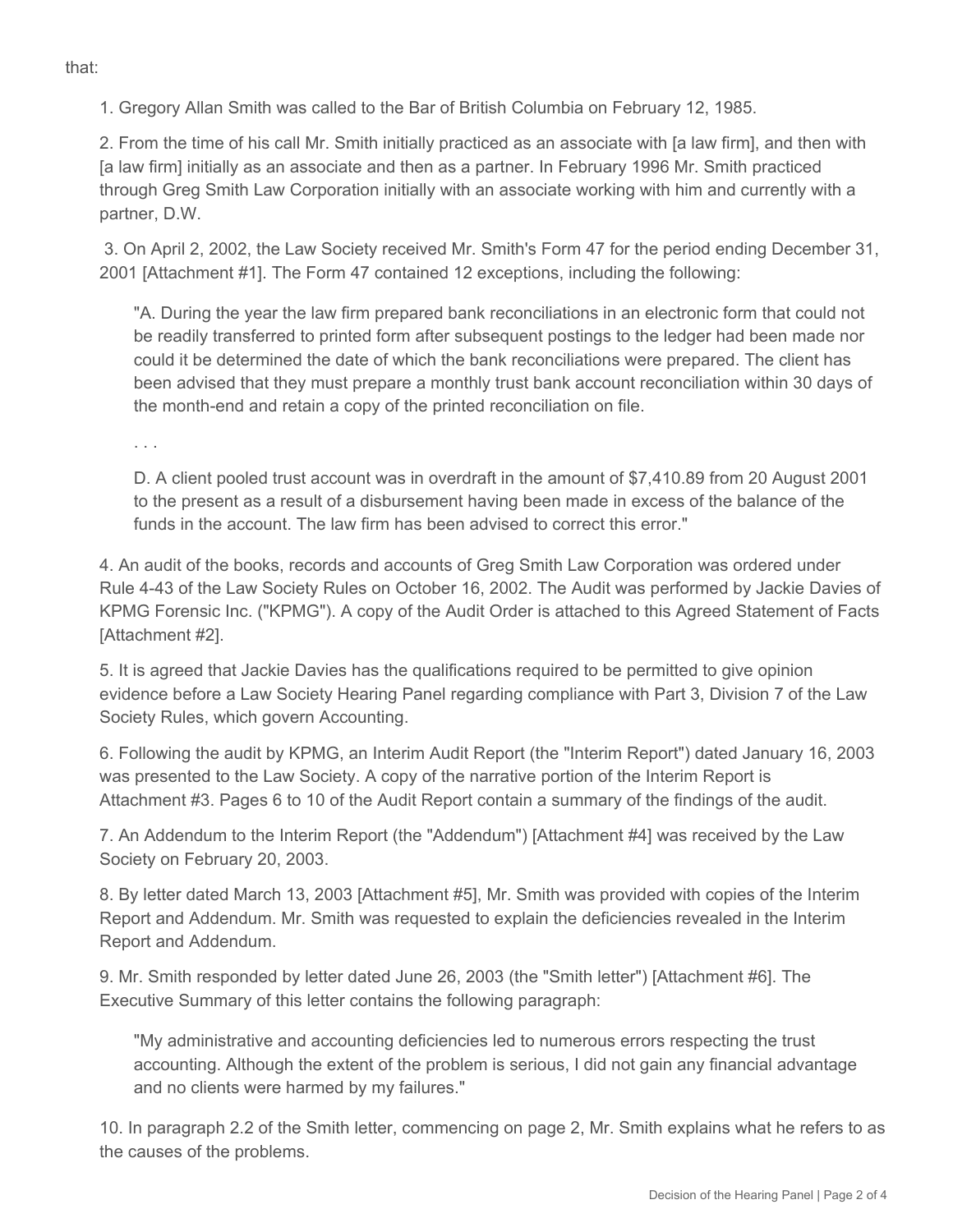11. In paragraph 4.1.1, at page 6 of the Smith letter, Mr. Smith states:

"It is correct that monthly trust reconciliations were not prepared in a timely fashion for the months of January, and March to July 2002. This was contrary to Law Society Rule 3-65(4)."

12. In paragraph 4.1.4, at page 7 of the Smith letter, Mr. Smith acknowledges a trust shortage in the amount of \$7,410.89 with respect to his client, W. Mr. Smith explains the cause of the shortage as follows:

"On July 25th, 2001, a cheque was drawn on the trust funds in the amount of \$7,410.89 (the amount of the eventual trust shortage) payable to [N.R.]. This cheque was in payment of ongoing care being provided to the client. This transaction was incorrectly recorded in QB [QuickBooks]. The cheque should have been recorded to the account: 2520: Client Trust Liability: W.G.

The error in recording the above transaction was not detected. The result of the errors is that the account as recorded in QB still indicated that \$14,897.84 was still available to distribute.

On August 20, 2001, two further cheques were drawn on the trust account of N.R. in the combined amount of \$14,897.84. These cheques were correctly recorded. The result of these two cheques was to create a trust shortage in the amount of the initial cheque."

13. Mr. Smith did not immediately make a written report of the facts and circumstances of the shortage, described in paragraph 12, to the Executive Director of the Law Society. This was contrary to Rule 3-66(2) of the Law Society Rules.

14. Mr. Smith did not immediately pay enough funds into his trust account to eliminate the shortage described in paragraph 12. On page 7 of the Smith letter Mr. Smith states:

"The problem was detected during the Form 47 audit in early 2002. Following the trust audit we were provided with adjusting entries for our accounting. These entries were made dated December 31, 2001, as requested by the auditors. At this point the trust shortage ought to have been apparent, but I failed to appreciate there was a trust shortage...."

15. Mr. Smith acknowledges that he failed to maintain the trust accounting records necessary to enable the Law Society to properly evaluate the circumstances surrounding certain trust shortages, and that this failure was contrary to Rule 3-60(c)(ii) of the Law Society Rules.

16. On November 13, 2003, pursuant to Rule 4-13 of the Law Society Rules, the Chair of the Discipline Committee directed that a citation be issued against Mr. Smith for his conduct in failing to maintain his books and records in accordance with the Law Society Rules.

17. A copy of the citation dated February 5, 2004, and schedule is attached [Attachment #7], and was served on Jerome Ziskrout, counsel for Mr. Smith, by way of couriered mail dated February 5, 2004 [Attachment #8].

18. Mr. Smith acknowledges that he breached the Law Society Rules referred to in the schedule to the citation.

[5] As indicated in the Agreed Statement of Facts, the Respondent has admitted that he breached the Rules as described in the citation. The Panel agrees.

## **Penalty**